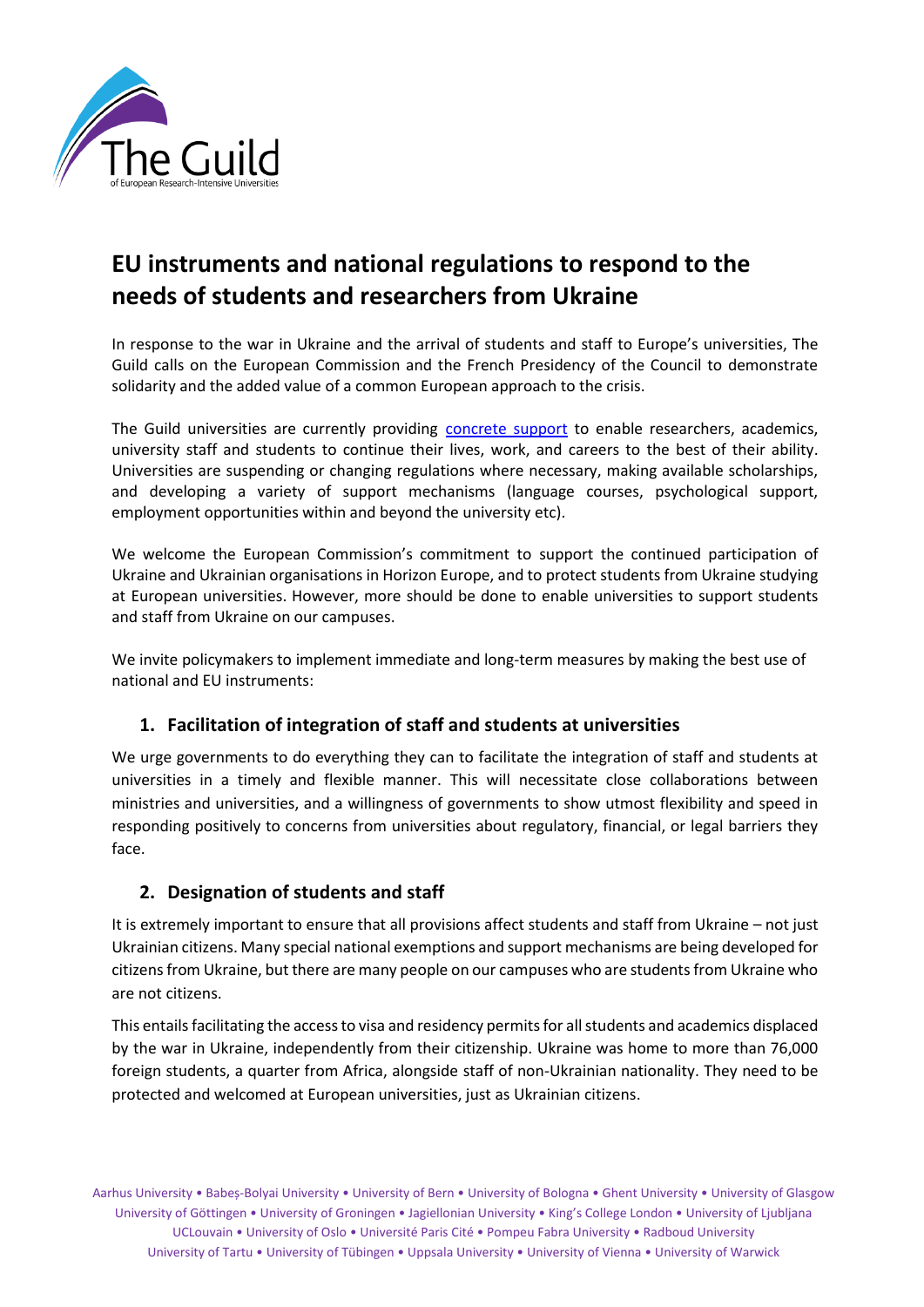

## **3. Ease the Erasmus+ rules in order to:**

- Enable universities to mobilise unused Erasmus+ 2019 and 2020 funds (where possible) to support incoming students from Ukraine, without expecting them to earn any credit points, and to use this short-term mobility period to adjust to their home university and benefit from the OLS language support. Students should be accepted through a light-touch procedure at the host university's discretion. The same opportunities should be provided for academic and administrative staff members with maximum flexibility.
- Extend all current Erasmus+ funding for students from Ukraine into the next academic year, if this is desired by the students. Existing Inter-Institutional Agreements should be extended automatically.
- Create new Erasmus+ grants for students from Ukraine, allowing them to be supported for one year as exchange students. This would ensure that students can continue their studies as seamlessly as possible, allowing them to return as soon as possible to their home universities. We suggest the provision of utmost flexibility in the documentation required for students and staff from Ukraine.

## **4. Admission requirements and fees**

Universities are trying to be as flexible as they can in suspending student fees, or postponing fee payments. In many instances they need national government support and additional funding to do this on a sustainable basis. They are also changing deadlines for incoming students for the next 2022/23 academic year as much as they can. For that reason, national regulations about admissions procedures and deadlines should be suspended or made flexible to account for the needs of students from Ukraine.

For example, universities will need to be given discretion over admissions procedures where documentation about prior achievements and qualifications is missing. To this end, in many countries the national regulations need to be amended/suspended.

### **5. MSCA Hop-On Grants**

The Hop-On Facility under the Widening Participation part of Horizon Europe, designed to include researchers from Widening countries who were not part of the initial funding application, could be used for researchers from Ukraine within the MSCA.

While MSCA already funds scholarship organizations for academic refugees, allowing the flexibility on the ground to support researchers would be extremely important if required. Whilst future demand for this is very difficult to predict, having the financial and legal structures (including clear employment procedures) of support available would be extremely welcome.

### **6. Professions**

Particular challenges persist in the admission of students studying for professional degrees, e.g. medicine. Here flexibility will be most difficult to achieve, but we nonetheless urge greatest possible flexibility (and support in the provision of places) as these professional skills will be most urgently needed in the reconstruction of Ukraine.

# **7. Funding support for Researchers at Risk**

We advocate the mobilisation of additional funding for the creation of new mechanisms to support researchers from Ukraine, and other nations, who are not able to continue their research at home.